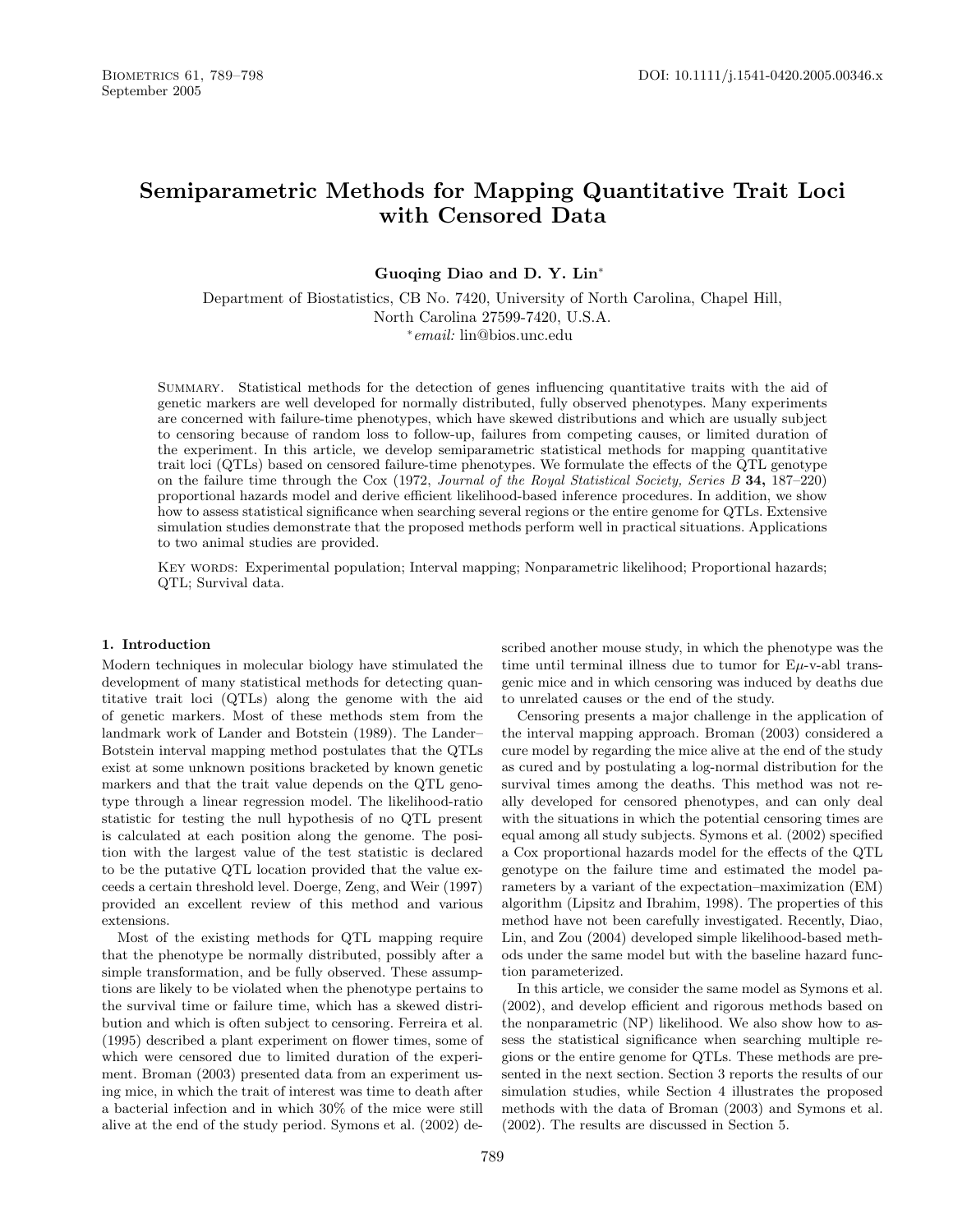#### **2. Methods**

#### 2.1 Interval Mapping

In this section, we develop a semiparametric interval mapping method for potentially censored failure-time traits in an  $F_2$  intercross population. It is straightforward to extend the results to other crosses. Consider  $n$  progenies from an intercross between two inbred strains. Let  $T_i$  denote the quantitative trait for the ith subject, which pertains to a failure time that can potentially be censored and thus incompletely observed. Let  $C_i$  be the censoring time for the *i*th subject. The observation on the trait value of the ith subject consists of two components:  $Y_i = \min(T_i, C_i)$  and  $\Delta_i = I(T_i \leq C_i)$ , where  $I(\cdot)$  is the indicator function.

Suppose that we have data on a set of genetic markers with a known linkage map. Let  $M_i$  denote the multipoint marker genotype data for the ith subject. We consider a putative QTL  $d$  in the genome with two possible alleles  $q$  and  $Q$  from the two indred parents, and define  $G_i = -1$ , 0, or 1 according to whether the ith subject has genotype  $qq$ ,  $Qq$ , or  $QQ$ , respectively, at the QTL. We specify a proportional hazards model for the effects of the QTL genotype on the failure time such that, conditional on the QTL genotype  $G_i$ , the hazard function of  $T_i$  takes the form

$$
\lambda(t \mid G_i) = \alpha(t) e^{\beta^{\mathrm{T}} G_i}, \quad i = 1, \dots, n,
$$
 (1)

where  $\mathbf{G}_i = (G_i, 1 - |G_i|)^{\mathrm{T}}, \boldsymbol{\beta} = (\beta_1, \beta_2)^{\mathrm{T}}, \text{ and } \alpha(\cdot)$  is an unspecified baseline hazard function. Note that  $\beta_1$  and  $\beta_2$ pertain to the additive and dominant effects of the QTL, respectively.

At each locus, we may calculate  $\pi_{i,q} = \Pr(G_i = g | \mathbf{M}_i)$  $(g = -1, 0, 1; i = 1, \ldots, n)$ , which are the conditional probabilities of the QTL genotypes given the observed marker data. Under the assumptions of no crossover interference and no genotyping errors, these probabilities are determined by the genotypes of the two flanking markers and the location of the QTL; see equation (15.2) of Lynch and Walsh (1998).

We assume that censoring is noninformative (Kalbfleisch and Prentice, 2002, p. 195) and that the censoring time is independent of the failure time and unobserved QTL genotype. Then, the likelihood for the complete data  $(Y_i, \Delta_i, G_i, \mathbf{M}_i)$  $(i = 1, \ldots, n)$  is proportional to

$$
\prod_{i=1}^{n} \prod_{g} \left\{ \lambda^{\Delta_i} (Y_i \mid g) e^{-\int_0^{Y_i} \lambda(t \mid g) dt} \pi_{i,g} \right\}^{I(G_i = g)}, \tag{2}
$$

while the likelihood based on the observed data  $\mathcal{F} \equiv$  $\{(Y_i, \Delta_i, \mathbf{M}_i), i = 1, \ldots, n\}$  is proportional to

$$
\prod_{i=1}^{n} \sum_{g} \lambda^{\Delta_i} (Y_i \mid g) e^{-\int_0^{Y_i} \lambda(t \mid g) dt} \pi_{i,g}.
$$
 (3)

Throughout this article, the summation or product over  $g$  is over {−1, 0, 1}, corresponding to three possible QTL genotypes. Write  $\boldsymbol{\theta} = (\boldsymbol{\beta}, A)$ , where  $A(t) \equiv \int_0^t \alpha(u) du$  is the cumulative baseline hazard function. It is straightforward to see that the conditional distribution of QTL genotype  $G_i$  given the observed data on the ith subject  $X_i \equiv (Y_i, \Delta_i, \mathbf{M}_i)$  is multinomial with probabilities

$$
p_{i,g}(\boldsymbol{\theta}) = P(G_i = g | X_i, \boldsymbol{\theta})
$$
  
= 
$$
\frac{\pi_{i,g} \exp \{ \Delta_i \boldsymbol{\beta}^{\mathrm{T}} \mathbf{g} - A(Y_i) e^{\boldsymbol{\beta}^{\mathrm{T}} \mathbf{g}} \}}{\sum_{\tilde{g}} \pi_{i,\tilde{g}} \exp \{ \Delta_i \boldsymbol{\beta}^{\mathrm{T}} \tilde{\mathbf{g}} - A(Y_i) e^{\boldsymbol{\beta}^{\mathrm{T}} \tilde{\mathbf{g}} } \}},
$$
(4)

where  $\mathbf{g} = (g, 1 - |g|)^{\mathrm{T}}$  and  $\tilde{\mathbf{g}} = (\tilde{g}, 1 - |\tilde{g}|)^{\mathrm{T}}$ .

Our goal is to estimate  $\beta$  and  $A(t)$  by using the observeddata likelihood given in (3). As in the standard Cox regression, the maximum of the likelihood over the parameter space  $R^2 \times \{\text{absolutely continuous cumulative hazards}\}\}\$ does not exist. This can be shown by contradiction. Suppose that there exists an estimator  $(\hat{A}(t), \hat{\beta})$  that maximizes the likelihood. Because  $\tilde{A}(t)$  is absolutely continuous, we can always find another absolutely cumulative hazard function  $\tilde{A}(t)$  with a larger derivative at  $Y_{(1)}$  and  $\tilde{A}(t) = \hat{A}(t)$  for  $t \geq Y_{(1)}$ , where  $Y_{(1)}$  is the first observed failure time. The new estimator  $(\tilde{A}(t), \hat{\boldsymbol{\beta}})$  will yield a larger likelihood than  $(\hat{A}(t), \hat{\boldsymbol{\beta}})$ , so that there is a contradiction. To resolve this problem, we extend the parameter space to  $R^2 \times \{$ right continuous cumulative hazards} to allow for a discrete estimator, and replace  $\alpha(t)$  in (2) and (3) by  $A\{t\}$ , the jump size of A at the time point t. The resulting NP likelihood functions are given by

$$
L_n^f(\boldsymbol{\beta}, A) = \prod_{i=1}^n \prod_g \left[ A^{\Delta_i} \{ Y_i \} \exp \left( \Delta_i \boldsymbol{\beta}^{\mathrm{T}} \mathbf{g} - A(Y_i) e^{\boldsymbol{\beta}^{\mathrm{T}} \mathbf{g}} \right) \right]^{I(G_i = g)}
$$
\n(5)

and

$$
L_n(\boldsymbol{\beta}, A) = \prod_{i=1}^n \sum_g A^{\Delta_i} \{ Y_i \} \exp\left(\Delta_i \boldsymbol{\beta}^{\mathrm{T}} \mathbf{g} - A(Y_i) e^{\boldsymbol{\beta}^{\mathrm{T}} \mathbf{g}}\right) \pi_{i,g}.
$$
\n(6)

We assume that there exists a finite time point  $\tau$  such that  $P(C \geq \tau) = P(C = \tau) > 0$ . We also assume that  $P(T > \tau) > 0$  and  $P(T \leq C | G) > 0$  for any QTL genotype G, which ensure that we can observe failures on the entire interval and therefore can estimate A on the entire interval. For  $\beta$  to be identifiable, we assume that if  $P(\mathbf{c}_1^{\mathrm{T}} \boldsymbol{\pi}/\mathbf{c}_2^{\mathrm{T}} \boldsymbol{\pi} = c_0) = 1$ , then  $c_{1j}/c_{2j} = c_0(j = 1, 2, 3)$ , where  $\pi$  is the vector of conditional probabilities of the QTL genotypes given the marker data. This assumption is equivalent to that the QTL genotype probability matrix  $\Pi \equiv (\pi_1, \ldots, \pi_n)$  is positive definite. Finally, we assume that  $\beta_0$  lie in a known compact set, say  $\mathcal{B}, \alpha_0(\cdot) > 0$ , and  $A_0(\tau) = \int_0^{\tau} \alpha_0(u) du < \infty$ , where  $\beta_0$  and  $A_0$ are the true values of *β* and A.

From the fact that  $\beta_0$  lies in a compact set and that the NP likelihood function  $L_n$  is continuous with respect to the unknown parameters, it is simple to show that the maximizer of L<sub>n</sub> exists. Denote the maximizer of  $L_n(\beta, A)$  by  $\theta \equiv (\beta_n, \tilde{A}_n)$ , which is referred to as the NP maximum likelihood estimator (NPMLE). It is easy to see that  $A_n$  must be discrete with positive jump sizes at the observed failure times only.

Instead of maximizing (6) directly, we apply the EM algorithm to (5), as is commonly done for the proportional hazards frailty model (Klein, 1992; Nielsen et al., 1992; Andersen et al., 1993, Chapter IX). Specifically, in the  $(k + 1)$ th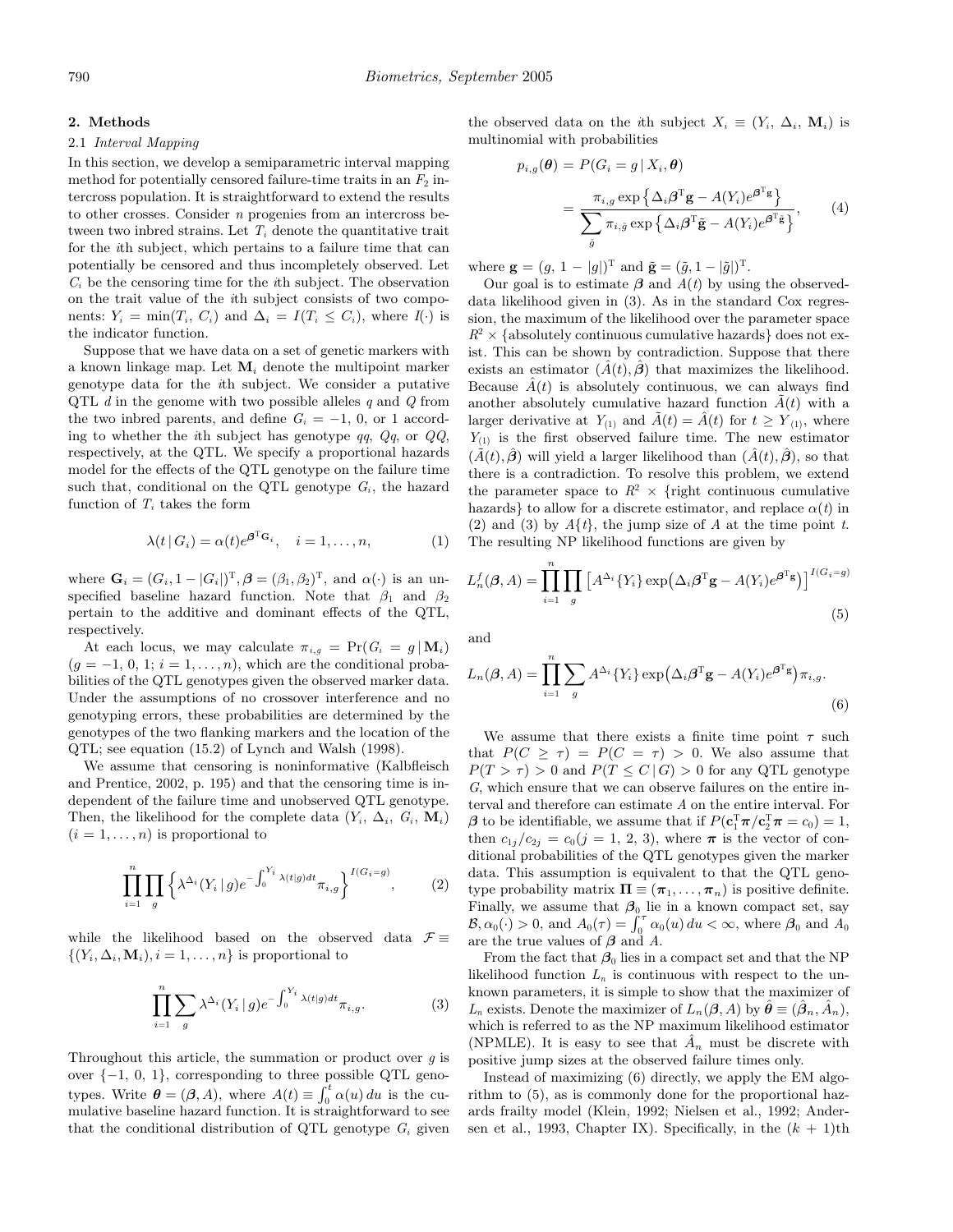.

iteration of the E-step, we calculate the expected value of the complete-data log likelihood log  $L_n^f(\beta, A)$  given the observed data and current estimate  $\hat{\theta}^{(k)}$ :

$$
\sum_{i=1}^{n} \sum_{g} p_{i,g}(\hat{\theta}^{(k)}) \left\{ \Delta_i \left( \log A \{ Y_i \} + \boldsymbol{\beta}^{\mathrm{T}} \mathbf{g} \right) - A(Y_i) e^{\boldsymbol{\beta}^{\mathrm{T}} \mathbf{g}} \right\}.
$$
 (7)

In the  $(k + 1)$ th iteration of the M-step, we maximize (7) to update the estimates of  $\beta$  and A. The estimate  $\hat{\beta}^{(k+1)}$  is the solution to the following equation

$$
\sum_{i=1}^{n} \Delta_i \left\{ \sum_{g} p_{i,g}(\hat{\theta}^{(k)}) \mathbf{g} - \frac{\sum_{j=1}^{n} I(Y_j \ge Y_i) \sum_{g} p_{j,g}(\hat{\theta}^{(k)}) \exp(\boldsymbol{\beta}^{\mathrm{T}} \mathbf{g}) \mathbf{g}}{\sum_{j=1}^{n} I(Y_j \ge Y_i) \sum_{g} p_{j,g}(\hat{\theta}^{(k)}) \exp(\boldsymbol{\beta}^{\mathrm{T}} \mathbf{g})} \right\} = \mathbf{0},
$$

and the estimate for  $A(t)$  takes the form

$$
\hat{A}^{(k+1)}(t) = \sum_{i=1}^{n} \frac{\Delta_i I(Y_i \leq t)}{\sum_{j=1}^{n} I(Y_j \geq Y_i) \sum_{g} p_{j,g}(\hat{\boldsymbol{\theta}}^{(k)}) \exp(\hat{\boldsymbol{\beta}}^{(k+1)^T} \mathbf{g})}
$$

We start the EM algorithm by assigning an initial value to  $\theta$  and iterate until convergence. The computation of the covariance matrix for the parameter estimators is given in Appendix A. We show in Appendix B that  $\hat{\beta}_n$  is consistent, asymptotically normal, and asymptotically efficient.

Symons et al. (2002) also considered model (1). They utilized a variant of the EM algorithm described by Lipsitz and Ibrahim (1998), in which Monte Carlo simulation is used to approximate the conditional expectation of the complete-data partial likelihood score function given the observed data. The computation is demanding. The estimator does not maximize the observed-data likelihood, and is thus expected to be asymptotically inefficient.

We test the null hypothesis of no QTL effects, i.e.,  $H_0: \beta =$ **0**, by the likelihood-ratio statistic

$$
LR = 2\log \frac{L_n(\hat{\boldsymbol{\theta}}_n)}{L_n(\tilde{\boldsymbol{\theta}}_n)},
$$

where  $\tilde{\boldsymbol{\theta}}_n = (0, \tilde{A}_n)$ , with  $\tilde{A}_n$  being the restricted NPMLE of A under  $H_0$ . In Appendix B, we show that under  $H_0$ , LR is asymptotically  $\chi^2$  distributed with 2 degrees of freedom. Note that  $p_{i,g}(\theta), \hat{\theta}_n, L_n(\hat{\theta}_n)$ , and LR all depend on the locus d through the dependence of  $\pi_{i,g}$  on d. In the sequel, we will include  $d$  in the expressions to emphasize their dependence on d if necessary. Note also that  $\tilde{\boldsymbol{\theta}}_n$  and  $L_n(\tilde{\boldsymbol{\theta}}_n)$  do not depend on d. In fact,  $\tilde{A}_n$  is the conventional Nelson–Aalen estimator based on  $(Y_i, \Delta_i)$   $(i = 1, \ldots, n)$ . Thus, as in the case of standard interval mapping, the likelihood under  $H_0$  is calculated once while the likelihood under the alternative is evaluated at each location in the genome to produce a curve of LR for

each chromosome. The position associated with the largest value of LR is declared to be the QTL location provided that the value exceeds a certain threshold level. We show how to determine the threshold level in the following section. In the genetic literature, LOD score is often used as the test statistic, which has a simple relationship with LR:  $LOD = LR/$ (2 log 10).

## 2.2 Thresholds

When searching the entire chromosome or whole genome for QTLs, one should select a threshold level such that the probability (under the null hypothesis) that  $LR$  or some other test statistic exceeds this level anywhere in the genome equals the desired false positive rate. The pointwise significance level based on the  $\chi^2$  approximation is inadequate because of the multiple tests while the Bonferroni correction is too conservative because of the dependence of the test statistics among different locations in the genome. Lander and Botstein (1989) and Dupuis and Siegmund (1999) showed that the likelihood-ratio test statistic can be approximated by an Ornstein–Uhlenbeck process for normal traits. Diao et al. (2004) obtained analogous results for failure-time traits under parametric survival models. These analytical results assume that the markers are dense or equally spaced with no missing data and thus may not work well in practice. Using the results of Davies (1977, 1987) and Rebai, Gofinet, and Mangin (1994) provided approximate thresholds for backcross and  $F_2$ , which are applicable in the intermediate map density case. The calculations are formidable, even for  $F_2$ , and do not accommodate missing marker data.

Diao et al. (2004) proposed a resampling approach to determining the thresholds for genome-wide statistical significance under parametric survival models, which allows arbitrary distributions of the markers and arbitrary test positions, and which also accommodates missing marker data and dominant markers. The resampling approach is computationally much more efficient than the permutation method proposed by Churchill and Doerge (1994). We extend this approach to the semiparametric model.

It follows from equation (B.2) in Appendix B that, under  $H_0$ ,  $LR(d)$  is asymptotically equivalent to

$$
n^{-1}\left\{\sum_{i=1}^n\tilde{\mathbf{l}}_0^{\rm T}(X_i;d)\right\}\tilde{\mathbf{l}}_0^{-1}(d)\left\{\sum_{i=1}^n\tilde{\mathbf{l}}_0(X_i;d)\right\},\,
$$

where  $\tilde{\mathbf{l}}_0$  is the efficient score function for  $\beta$ , and  $\tilde{\mathbf{l}}_0$  is its covariance matrix or the efficient information matrix. The expressions for  $\tilde{\mathbf{l}}_0$  and  $\tilde{\mathbf{l}}_0$  are given in Appendix B. We replace the unknown quantities in  $\tilde{\mathbf{l}}_0$  by their sample estimators to yield  $\hat{\mathbf{l}}$ , and estimate  $\tilde{\mathbf{I}}_0(d)$  consistently by  $\hat{\mathbf{I}}(d) \equiv$  $n^{-1} \sum_{i=1}^{n} \hat{\mathbf{I}}(X_i; d) \hat{\mathbf{I}}^{\mathrm{T}}(X_i; d)$ . Indeed,  $\hat{\mathbf{I}}$  can be obtained from the results in Appendix A in a similar fashion as the parametric models. We regard the jump sizes of the A at the observed failure times rather than the Euclidean parameters which parameterize the baseline hazard as the nuisance parameters.

 $\sum_{i=1}^{n} \hat{\mathbf{l}}(X_i; d)Z_i$ , where  $Z_i$   $(i = 1, ..., n)$  are independent Following Diao et al. (2004), we define  $\hat{\mathbf{U}}(d) =$ standard normal random variables that are independent of the observed data. Conditional on the observed data,  $n^{-1/2}U(d)$  is a Gaussian process with mean **0** and covariance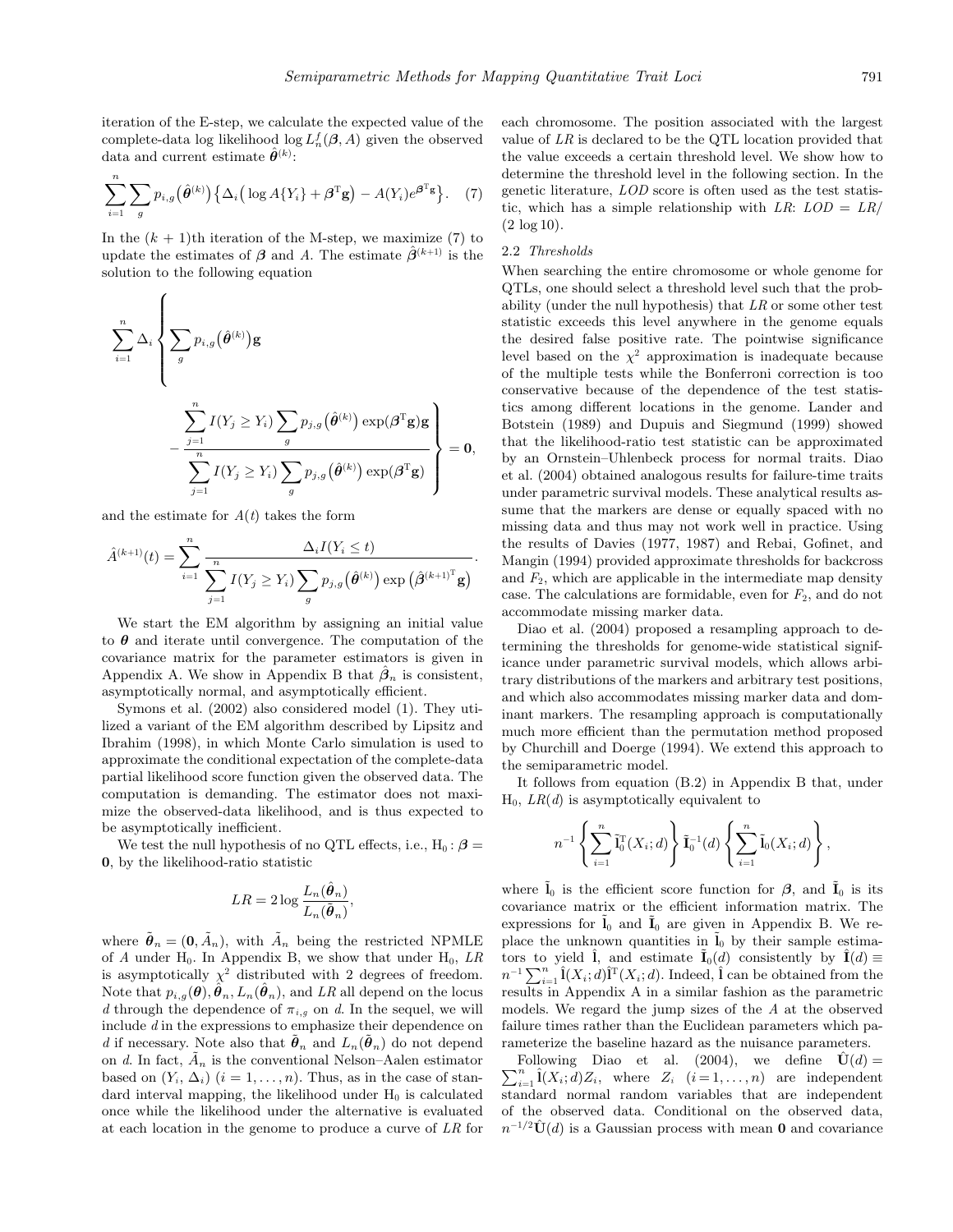function  $n^{-1} \sum_{i=1}^{n} \hat{\mathbf{I}}(X_i, d_1) \hat{\mathbf{I}}^{\mathsf{T}}(X_i, d_2)$  at  $(d_1, d_2)$ , which converges to the covariance function of the limiting Gaussian process of  $n^{-1/2} \sum_{i=1}^{n} \tilde{I}_0(X_i; d)$ . Thus, the conditional distribution of  $n^{-1/2}\hat{\mathbf{U}}(d)$  given the observed data converges to the limiting distribution of  $n^{-1/2} \sum_{i=1}^{n} \tilde{I}_0(X_i; d)$ . As a result, the distribution of  $LR(d)$  can be approximated by that of

$$
\hat{W}(d) = n^{-1} \hat{\mathbf{U}}^{\mathrm{T}}(d) \hat{\mathbf{I}}^{-1}(d) \hat{\mathbf{U}}(d).
$$

To approximate the distribution of  $\sup_d LR(d)$ , we generate the normal random sample  $(Z_1, \ldots, Z_n)$  a large number of times while holding the observed data fixed; for each sample, we calculate  $\hat{W}(d)$  and  $\sup_d \hat{W}(d)$ . The 100(1 –  $\alpha$ )th percentile of the simulated  $\sup_d \hat{W}(d)$  is the threshold value for the genome-wide significance level of  $\alpha$ .

#### **3. Simulation Studies**

Extensive simulation studies were performed to investigate the operating characteristics of the proposed methods in practical situations. We generated the failure times from the proportional hazards model  $\lambda(t|\mathbf{G}) = \lambda_0(t)e^{\boldsymbol{\beta}^{\mathrm{T}}\mathbf{G}}$  with Weibull baseline hazard function  $\lambda_0(t) = \gamma_1 \gamma_2 t^{\gamma_2 - 1}$ , where  $\gamma_1 = 0.01$ and  $\gamma_2 = 2$ . The censoring times were generated from the uniform  $(0, \tau)$  distribution, where  $\tau$  was chosen to yield approximately 30% censored observations. Assuming no crossover interference, we generated the marker data using a Markov chain. Specifically, we simulated the genotype of the first marker on a chromosome from a multinomial distribution with probabilities 0.25, 0.50, and 0.25 corresponding to three possible genotypes. We then generated the subsequent marker genotypes from the conditional distribution given the previous marker genotype. The likelihood-ratio statistic was calculated at the 1-cM increment.

In all the simulation studies, we considered a chromosome with a total length of 100 cM. We generated both equally and unequally spaced markers. We also simulated data with missing marker genotypes and dominant markers. For the cases of unevenly spaced markers, we placed m markers at the following locations:

$$
LOC_j = \begin{cases} 50 (j - 1)/(m - 1), & j = 1, ..., \left[\frac{m}{2}\right], \\ 100 (j - 1)/(m - 1), & \text{otherwise}, \end{cases}
$$

where  $\mathrm{LOC}_j$  is the *j*th marker location and  $\left[\frac{m}{2}\right]$  is the largest integer that is less than or equal to  $\frac{m}{2}$ . In these settings, the first half of the markers are denser than the second half of the markers. Under H<sub>0</sub>, the QTL effects  $\beta_1$  and  $\beta_2$  are 0 at all locations on the chromosome. We assume only one QTL located at 35 cM with  $\beta_1 = 0.5$  and  $\beta_2 = 0.4$  under H<sub>1</sub>. We generated 10,000 replicates of 200 observations from an  $F_2$ population.

We first evaluated the finite-sample properties of the NPMLE at the true QTL location of  $H_1$ . For comparisons, we also evaluated Symons et al.'s (2002) estimator and Diao et al.'s (2004) parametric estimator. The results for the estimators of the additive QTL effect are summarized in Table 1. The NPMLE at the true QTL location appears to be virtually unbiased. The standard error estimator reflects accurately the standard error. The confidence intervals have proper coverage probabilities. The NPMLE is nearly as efficient as the parametric estimator and tends to be more efficient than Symons et al.'s estimator. We obtained similar results for the estimation of the dominant QTL effect (results not shown).

We also examined the properties of the estimated QTL location, i.e., the chromosome position where the likelihoodratio test statistic  $LR(d)$  is maximized, and the corresponding estimators of the genetic effects. The results are summarized in Table 2. There is little bias for the estimator of the QTL location or the estimators of the genetic effects.

We conducted additional simulation studies to evaluate the ability of the semiparametric method in identifying the

| No. of  | Marker         |          | Semiparametric |                                           |      | Symons et al. |       | Parametric |       |  |
|---------|----------------|----------|----------------|-------------------------------------------|------|---------------|-------|------------|-------|--|
| markers | pattern        | Mean     | SE             | <b>SEE</b>                                | CP   | Mean          | SE    | Mean       | SE    |  |
|         |                |          |                | $H_0$ : $\boldsymbol{\beta} = (0.0, 0.0)$ |      |               |       |            |       |  |
| 6       | 1              | 0.000    | 0.135          | 0.132                                     | 95.0 | 0.000         | 0.135 | 0.000      | 0.137 |  |
| 11      | 1              | 0.002    | 0.131          | 0.129                                     | 94.8 | 0.002         | 0.130 | 0.002      | 0.132 |  |
| 51      | T              | 0.000    | 0.124          | 0.123                                     | 95.0 | 0.000         | 0.124 | 0.000      | 0.123 |  |
| 6       | 2              | $-0.001$ | 0.162          | 0.162                                     | 95.3 | $-0.001$      | 0.170 | $-0.001$   | 0.163 |  |
| 11      | $\overline{2}$ | 0.000    | 0.151          | 0.151                                     | 95.4 | 0.000         | 0.156 | 0.000      | 0.151 |  |
| 51      | $\overline{2}$ | 0.000    | 0.145          | 0.144                                     | 95.1 | 0.001         | 0.149 | 0.000      | 0.145 |  |
|         |                |          |                | $H_1: \mathcal{B} = (0.5, 0.4)$           |      |               |       |            |       |  |
| 6       | 1              | 0.506    | 0.142          | 0.141                                     | 95.0 | 0.509         | 0.144 | 0.508      | 0.137 |  |
| 11      |                | 0.505    | 0.138          | 0.136                                     | 95.0 | 0.507         | 0.140 | 0.505      | 0.134 |  |
| 51      | T.             | 0.508    | 0.132          | 0.131                                     | 95.2 | 0.508         | 0.132 | 0.507      | 0.127 |  |
| 6       | 2              | 0.502    | 0.175          | 0.173                                     | 95.5 | 0.518         | 0.186 | 0.508      | 0.165 |  |
| 11      | $\overline{2}$ | 0.507    | 0.166          | 0.161                                     | 95.1 | 0.519         | 0.173 | 0.510      | 0.158 |  |
| 51      | $\overline{2}$ | 0.507    | 0.155          | 0.153                                     | 95.1 | 0.515         | 0.160 | 0.509      | 0.148 |  |

**Table 1** Summary statistics for the estimators of the additive QTL effects

Notes: Under marker pattern 1, markers are evenly spaced with no missing marker genotypes or dominant markers; under pattern 2, markers are unevenly spaced with 20% missing marker genotypes and 5% dominant markers. Mean and SE are the mean and standard error of the parameter estimator; SEE is the mean of the standard error estimator; CP is the coverage probability of the 95% confidence interval. Each entry is based on 10,000 simulated data sets.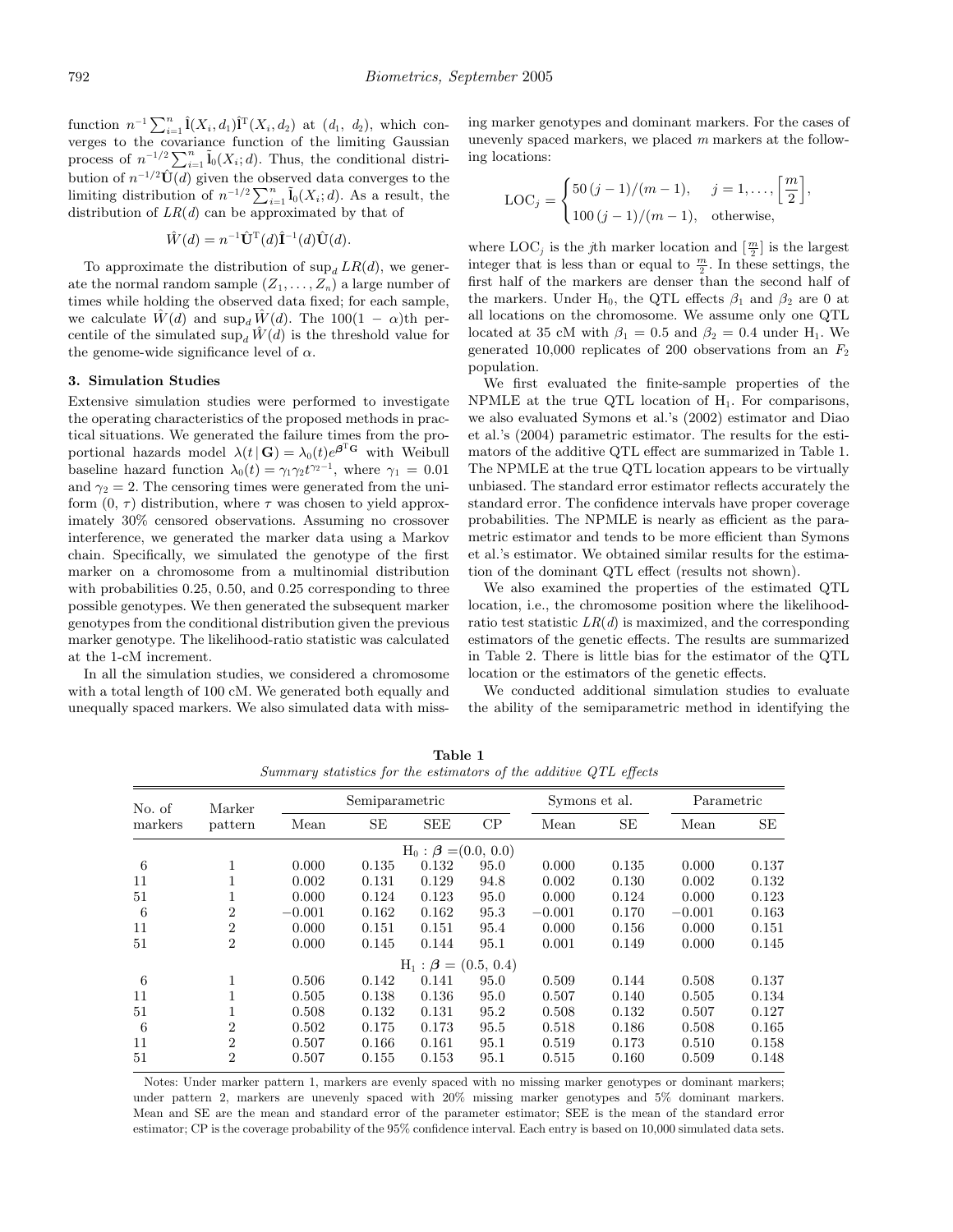| effects in the simulation studies |         |      |                                 |                 |                                           |                 |           |  |  |  |  |
|-----------------------------------|---------|------|---------------------------------|-----------------|-------------------------------------------|-----------------|-----------|--|--|--|--|
|                                   |         |      | $H_0: \beta_1 = 0, \beta_2 = 0$ |                 | $H_1$ : $\beta_1 = 0.5$ , $\beta_2 = 0.4$ |                 |           |  |  |  |  |
| No. of<br>markers                 | Marker  | d.   |                                 | Genetic effects | $\overline{d}$                            | Genetic effects |           |  |  |  |  |
|                                   | pattern | (cM) | $\beta_1$                       | $\beta_2$       | $\rm (cM)$                                | $\beta_1$       | $\beta_2$ |  |  |  |  |
| -6                                |         | 49.6 | 0.001                           | $-0.013$        | 36.6                                      | 0.519           | 0.412     |  |  |  |  |
| 11                                |         | 50.1 | 0.000                           | $-0.013$        | 35.4                                      | 0.516           | 0.404     |  |  |  |  |
| 51                                |         | 50.4 | 0.002                           | $-0.010$        | 35.3                                      | 0.527           | 0.418     |  |  |  |  |
| -6                                | 2       | 48.5 | 0.000                           | $-0.006$        | 34.4                                      | 0.496           | 0.365     |  |  |  |  |
| 11                                | 2       | 49.1 | $-0.001$                        | $-0.004$        | 35.7                                      | 0.494           | 0.367     |  |  |  |  |
| 51                                | 2       | 50.6 | 0.000                           | $-0.011$        | 35.2                                      | 0.495           | 0.361     |  |  |  |  |

**Table 2** Sampling means of the QTL location estimator  $\hat{d}$  and the corresponding estimators of the genetic

Notes: Under marker pattern 1, markers are evenly spaced with no missing marker genotypes or dominant markers; under pattern 2, markers are unevenly spaced with 20% missing marker genotypes and 5% dominant markers. Each entry is based on 10,000 simulated data sets.

**Table 3** Analytical and resampling-based thresholds at the targeted genome-wide significance level of  $\alpha$ 

| No. of<br>markers |        |         |              |       |              | Resampling |              | Analytical |              |       |              |       |
|-------------------|--------|---------|--------------|-------|--------------|------------|--------------|------------|--------------|-------|--------------|-------|
|                   | Marker |         | Empirical    |       | $H_0$        |            | $H_1$        |            | Dense map    |       | Sparse map   |       |
|                   |        | pattern | $\alpha=5\%$ | $1\%$ | $\alpha=5\%$ | $1\%$      | $\alpha=5\%$ | $1\%$      | $\alpha=5\%$ | $1\%$ | $\alpha=5\%$ | $1\%$ |
| 6                 |        | 10.07   | 13.57        | 9.77  | 13.30        | 9.79       | 13.33        | 13.37      | 17.12        | 9.15  | 12.39        |       |
| 11                |        | 10.62   | 14.22        | 10.38 | 13.94        | 10.41      | 13.97        | 13.37      | 17.12        | 10.15 | 13.53        |       |
| 51                |        | 11.84   | 15.39        | 11.40 | 15.04        | 11.46      | 15.09        | 13.37      | 17.12        | 11.80 | 15.37        |       |
| 6                 |        | 9.80    | 13.49        | 9.61  | 13.14        | 9.62       | 13.16        | 13.37      | 17.12        | 9.15  | 12.39        |       |
| 11                | 2      | 10.48   | 14.15        | 10.20 | 13.77        | 10.22      | 13.79        | 13.37      | 17.12        | 10.15 | 13.53        |       |
| 51                | 2      | 11.54   | 15.28        | 11.12 | 14.74        | 11.15      | 14.78        | 13.37      | 17.12        | 11.80 | 15.37        |       |

Notes: Under marker pattern 1, markers are evenly spaced with no missing marker genotypes or dominant markers; under pattern 2, markers are unevenly spaced with 20% missing marker genotypes and 5% dominant markers. Empirical thresholds pertain to the percentiles of the test statistic based on 10,000 simulated data sets under H0. The resampling-based thresholds shown in the table are the mean thresholds from 10,000 simulated data sets. Under H<sub>1</sub>, QTL is located at 35 cM with  $\beta_1 = 0.50$  and  $\beta_2 = 0.40$ .

QTL when the analytical or resampling approach is used to control genome-wide statistical significance. The dense-map and sparse-map approximations were obtained from formula (C1) in Diao et al. (2004). The thresholds for the resampling method were based on 10,000 normal samples. The results are summarized in Tables 3 and 4.

The thresholds based on the resampling method are close to the empirical values, whether the data are generated under  $H_0$  or  $H_1$ . Consequently, the LR tests based on these thresholds have proper type I error and power. This is true of any genetic map, with or without missing marker genotypes and dominant markers. The dense-map approximations are too

**Table 4** Sizes/powers (%) according to the analytical and resampling-based thresholds

|         |                |              |       |              |       | Analytical   |       |              |       |              |       |                |       |  |  |
|---------|----------------|--------------|-------|--------------|-------|--------------|-------|--------------|-------|--------------|-------|----------------|-------|--|--|
| No. of  |                |              |       | Resampling   |       |              |       | Dense map    |       |              |       | Sparse map     |       |  |  |
|         | Marker         | $H_0$        | $H_1$ |              |       |              | $H_0$ |              | $H_1$ |              | $H_0$ |                | $H_1$ |  |  |
| markers | pattern        | $\alpha=5\%$ | $1\%$ | $\alpha=5\%$ | $1\%$ | $\alpha=5\%$ | $1\%$ | $\alpha=5\%$ | $1\%$ | $\alpha=5\%$ | $1\%$ | $\alpha = 5\%$ | $1\%$ |  |  |
| 6       |                | 5.62         | 1.14  | 92.64        | 81.29 | 1.10         | 0.21  | 81.08        | 64.57 | 7.28         | 1.79  | 94.08          | 84.77 |  |  |
| 11      |                | 5.66         | 1.10  | 93.76        | 83.30 | 1.48         | 0.24  | 85.32        | 70.63 | 6.12         | 1.39  | 94.29          | 84.73 |  |  |
| 51      |                | 5.98         | 1.24  | 95.37        | 87.14 | 2.62         | 0.37  | 91.64        | 80.36 | 5.07         | 1.04  | 94.67          | 86.17 |  |  |
| 6       | 2              | 5.37         | 1.16  | 77.46        | 56.64 | 1.09         | 0.21  | 55.25        | 34.94 | 6.60         | 1.59  | 80.18          | 61.04 |  |  |
| 11      | 2              | 5.64         | 1.13  | 82.28        | 62.97 | 1.39         | 0.24  | 65.38        | 45.16 | 5.77         | 1.28  | 82.63          | 64.48 |  |  |
| 51      | $\overline{2}$ | 6.04         | 1.26  | 84.58        | 66.70 | 2.23         | 0.45  | 74.05        | 53.93 | 4.49         | 0.97  | 81.80          | 63.51 |  |  |

Notes: Sizes (powers) are the probabilities of rejecting the null hypothesis under  $H_0$  ( $H_1$ ). Under marker pattern 1, markers are evenly spaced with no missing marker genotypes or dominant markers; under pattern 2, markers are unevenly spaced with 20% missing marker genotypes and 5% dominant markers. Under H<sub>1</sub>, QTL is located at 35 cM with  $\beta_1 = 0.50$  and  $\beta_2 = 0.40$ .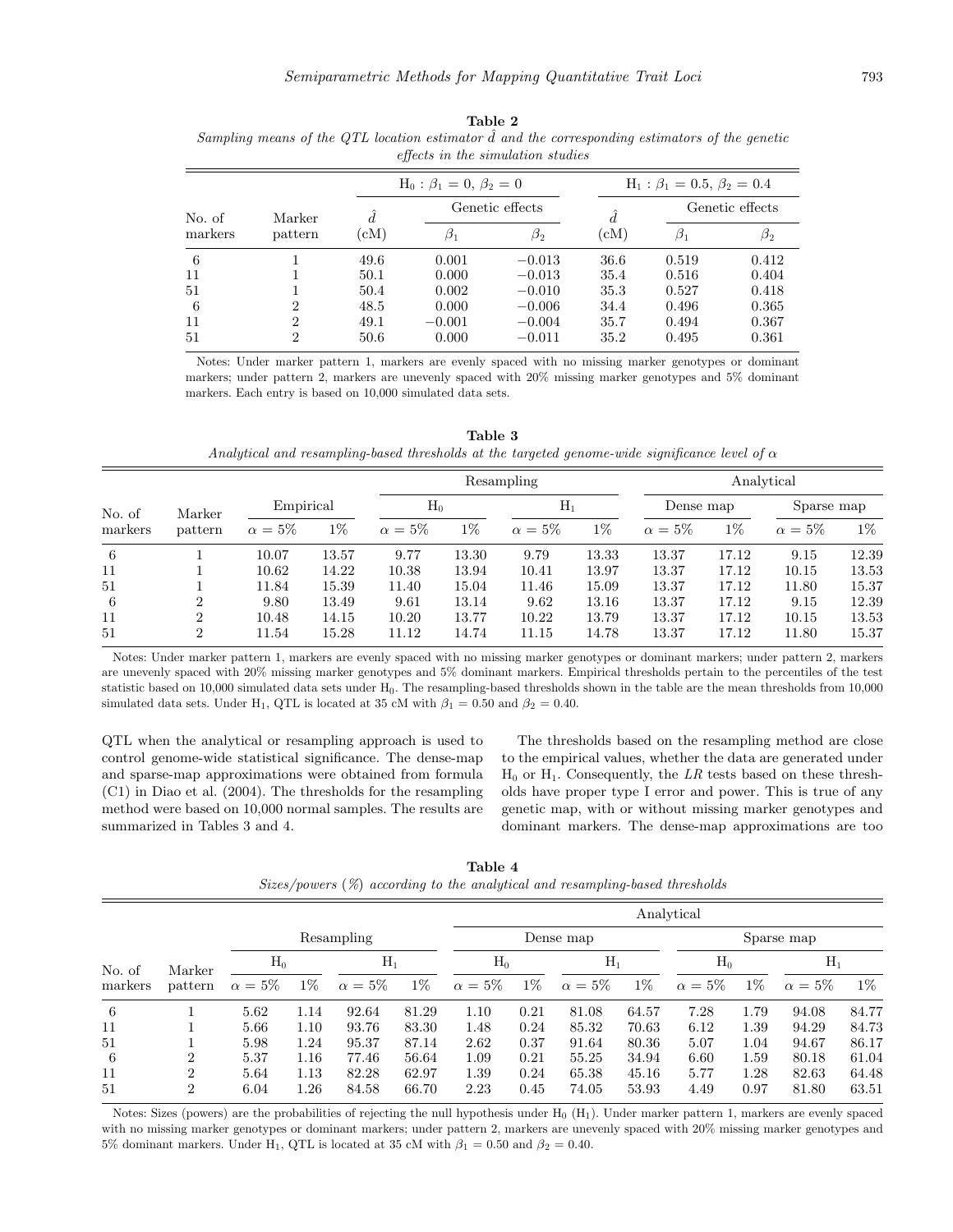## **Table 5** Estimates of the QTL positions and QTL effects along with the maximum LOD scores for the data on survival time following infection with Listeria monocytogenes in 116 intercross mice

|            |             |            | Proposed method |           |             | Weibull    |           | Nonparametric |             | Two-part model |             |      |
|------------|-------------|------------|-----------------|-----------|-------------|------------|-----------|---------------|-------------|----------------|-------------|------|
| Chromosome | Pos. $(cM)$ | <i>LOD</i> | $\beta_1$       | $\beta_2$ | Pos. $(cM)$ | <i>LOD</i> | $\beta_1$ | $\beta_2$     | Pos. $(cM)$ | LOD            | Pos. $(cM)$ | LOD  |
|            | 75          | 2.61       | $-0.527$        | $-0.561$  | 75          | 1.94       | $-0.456$  | $-0.542$      | 76          | 3.38           | 81          | 5.45 |
|            | 28          | 6.50       | 0.952           | 0.113     | 28          | 9.01       | 1.149     | 0.100         | 27          | 5.41           | 28          | 6.79 |
| -6         | 59          | 2.71       | $-0.499$        | 0.467     | 59          | 3.66       | $-0.559$  | 0.563         | 59          | 2.45           | 10          | 4.09 |
| 13         | 26          | 6.15       | $-0.573$        | $-0.713$  | 26          | 6.64       | $-0.614$  | $-0.740$      | 26          | 6.71           | 26          | 7.38 |
| 15         | 23          | 3.64       | 0.384           | $-0.778$  | 23          | 4.49       | 0.370     | $-0.935$      | 23          | 3.49           | 16          | 4.61 |

Notes: The thresholds for the LOD score at the 5% genome-wide significance level based on the resampling approach are 3.36 for the proposed method and 3.43 for the parametric Weibull method. The threshold for the LOD score at the 5% genome-wide significance level based on the permutation approach are 3.27 for the nonparametric method and 4.91 for the two-part model.

conservative and thus result in power loss, while the sparsemap approximations tend to be too liberal. We also assessed the approximations by Rebai et al. (1994), which turn out to be conservative when the genetic map is dense. For example, in the case of 51 markers with  $\alpha = 0.05$ , the sizes are 2.78% and 2.31% for marker patterns 1 and 2, respectively.

#### **4. Applications**

To illustrate our methods, we now consider two studies. The first study was previously considered by Broman (2003) and Diao et al. (2004), while the second was considered by Symons et al. (2002). For each study, we fitted a semiparametric Cox regression model. In the first study, we also fitted a parametric model with a Weibull baseline hazard as in Diao et al. (2004).

#### 4.1 Listeria Monocytogenes Mice Study

The data used in this example, originally published by Boyartchuk et al. (2001), contain observations on the time to death following infection with Listeria monocytogenes in 116 female  $F_2$  mice from an intercross between the BALB/ cByJ and C57BL/6ByJ strains. The mice were genotyped at 133 markers, including 2 on the X chromosome. Approximately 30% of the mice were alive at the end of the study.

Broman (2003) proposed an NP approach and a two-part model. The NP approach is an extension of the Kruskal– Wallis statistic (Lehmann, 1975, Section 5.2) by assigning a prior weight  $(\pi_{i,g})$  to the rank of the *i*th observation for each QTL genotype group g. In this approach, the censored observations are treated as the true failure times and an average rank is assigned to those observations. In the two-part approach, Broman considered a cure model in which the mice that are alive at the end of the study are regarded as cured while the survival times among the deaths follow a log-normal distribution. Diao et al. (2004) fitted a proportional hazards model with a Weibull baseline hazard.

We applied the proposed methods to these data, and the results are shown in Table 5 and Figures 1 and 2. For simplicity, we only present the results on those chromosomes that contain QTLs identified by at least one of four methods: the proposed method, Diao et al.'s (2004) parametric Weibull method, and Broman's (2003) NP method and two-part model. The threshold for the LOD score at the 5% genome-wide significance level based on the resampling approach is 3.36, which is close to the threshold (i.e., 3.27) obtained by permutation for the NP approach of Broman (2003). The threshold based on the resampling approach for the parametric method is 3.43 (Diao et al., 2004). Our results are fairly consistent with those of Broman (2003) and Diao et al. (2004). We detect almost the same QTLs on chromosomes 5, 13, and 15, although no significant QTL effects are detected on chromosomes 1 and 6 at the 5% significance level. The QTL on chromosome 5 appears to have a strong additive effect and the hazard ratio with genotype  $QQ$  versus qq is about 6.71. The QTL on chromosome 13 appears to have both additive and dominant effects. The QTL on chromosome 15 appears to have a strong dominant



Figure 1. The *LOD* scores from four QTL mapping methods for the data on survival time following infection with Listeria monocytogenes in 116 intercross mice. The threshold pertains to the 5% genome-wide significance level under the resampling method.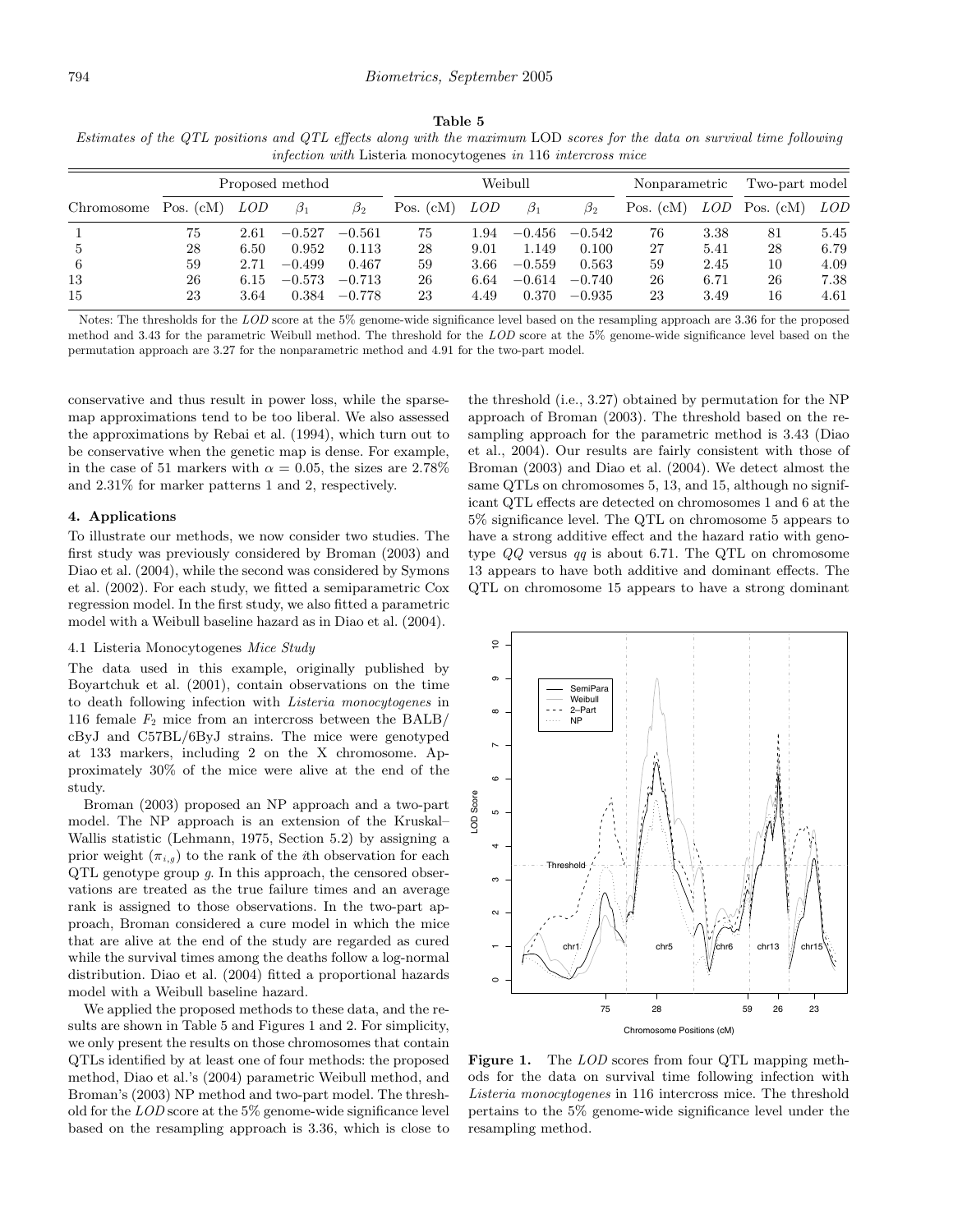

0<br>5<br>7<br>2<br>2<br>2<br>9<br>2<br>2<br>2<br>2<br>2<br>2<br>1<br>1<br><br><br>7 Threshold=3.59 ო LOD Scores LOD Scores chr2 || chr4 \J \J chr11 ' chr17 chr18  $\circ$ 144 31 101 73 28 Chromosome Positions (cM)

**Figure 2.** Plots of the  $-\log_{10}P$  values for the proposed method and Weibull model for the data on survival time following infection with Listeria monocytogenes in 116 intercross mice. The P-values are based on 100,000 normal samples. For the parametric model, in the region between 26 cM and 30 cM on chromosome 5, the P-values are less than  $10^{-5}$  and thus are not displayed.

effect. The QTLs on both chromosomes 13 and 15 appear to be overdominant, i.e.,  $|\beta_2| > |\beta_1|$ .

Figure 1 shows the LOD curves from the aforementioned four methods. The LOD scores from the two-part model are larger than those of the other three methods at some QTL locations. There are, however, two more free parameters in the two-part model than in the other three methods. This will decrease the power to detect QTLs since a larger threshold (i.e., 4.91) is required. In order to evaluate different methods on a common scale, we converted the LOD curves to the estimated pointwise P-values. Figure 2 displays the values of  $-\log_{10} P$  for chromosomes 1, 5, 6, 13, and 15. Comparisons with Figure 2 of Broman (2003) reveal that the proposed method yields more significant results than the two-part method on the aforementioned chromosomes except chromosome 1.

#### 4.2 Eµ-v-abl Transgenic Mice Study

This example is based on the data reported and analyzed by Symons et al. (2002) on 835  $F_2$  E $\mu$ -v-abl transgenic mice. The phenotype of interest is the survival time until the onset of terminal illness due to the presence of tumors. Genetic map was constructed using the software MAPMAKER (Lander et al., 1987) and the resulting 145 autosomal markers are spaced on 19 chromosomes with a sparse density (>20 cM). Approximately 41% of the survival times were censored at the time points ranging from 49 to 476 days.

Figure 3. The *LOD* scores for the data on the time until terminal illness due to tumor in  $E\mu$ -v-abl transgenic mice. The threshold pertains to the 5% genome-wide significance level under the resampling method.

We applied the proposed methods to these data. Figure 3 presents the LOD score curves on chromosomes 2, 4, 11, 17, and 18. Compared with Figure 4 of Symons et al. (2002), the shapes of the *LOD* curves are similar, although there are differences in the magnitude of the LOD scores. Based on the threshold for the  $LOD$  score at the  $5\%$  genome-wide significance level from the resampling approach, i.e., 3.59, two QTLs on chromosome 11 and 18 are detected. Symons et al. (2002) adopted the genome-wide threshold based on the dense-map approximation (i.e., 4.3), which might not be appropriate for such a sparse map.

#### **5. Discussion**

We have extended the interval mapping approach of Lander and Botstein (1989) to potentially censored quantitative traits by formulating the QTL effects on the failure time through the Cox proportional hazards model. Compared to the parametric method of Diao et al. (2004), the proposed semiparametric method leaves the baseline hazard function completely unspecified and is thus more robust. The semiparametric nature of the model entails an infinite-dimensional nuisance parameter, which cannot be handled by standard statistical arguments. We have tackled the technical challenges by appealing to the modern empirical process theory. The proposed semiparametric method can also be applied to noncensored quantitative traits. Because no parametric distribution is assumed and the inference is based on the ranks of the trait values, this method is more robust than the traditional parametric QTL mapping methods.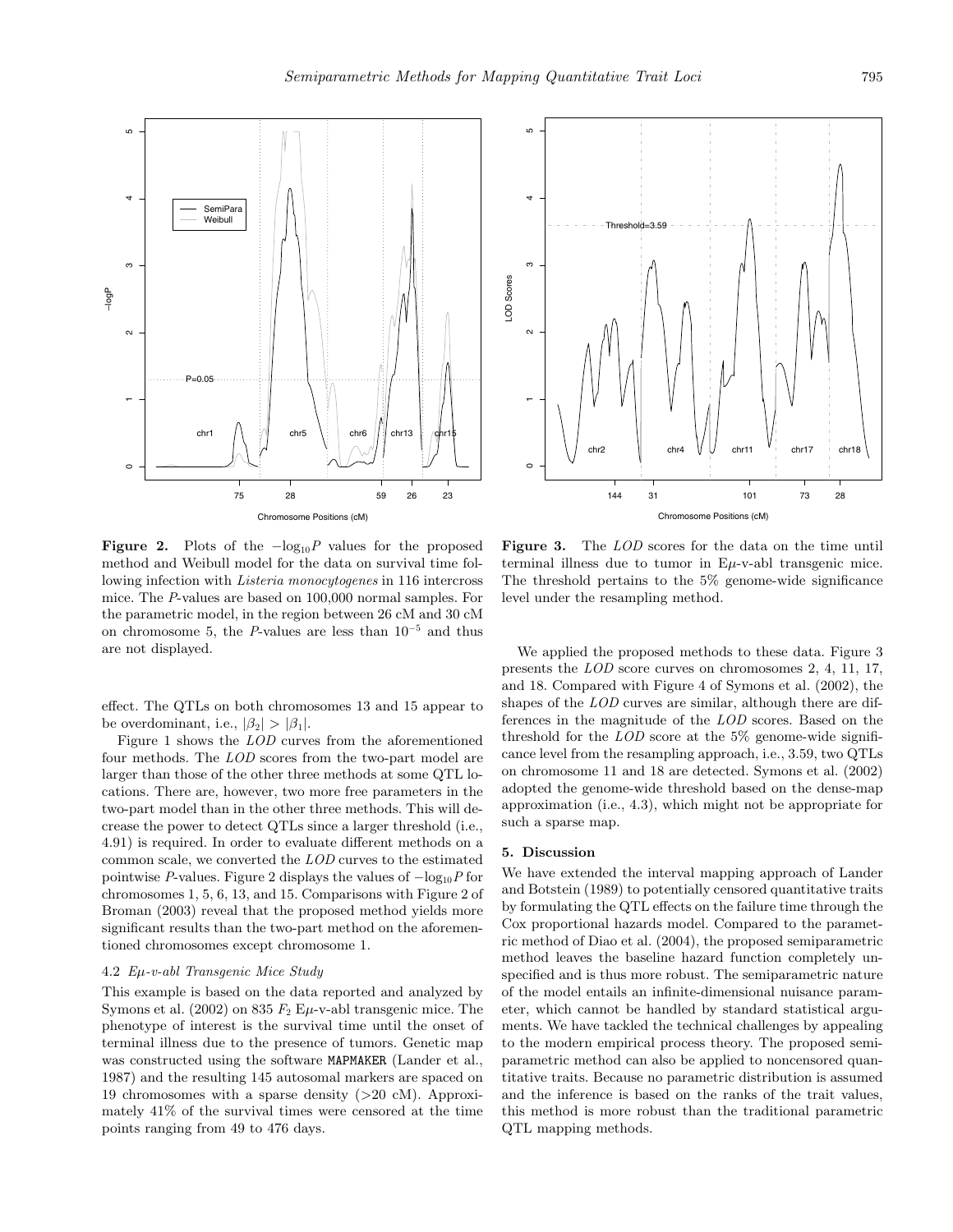Although we have described our method in the context of an  $F_2$  population, extensions to other types of experimental populations, such as backcrosses,  $F_3$  populations, and combined crosses, are straightforward. It is also simple to expand the vector **g** to include environmental variables, such as block factors in an agriculture field trial or cage number in a mouse cross. Finally, we can generalize the proposed method to multiple QTL models along the lines of Zeng (1993, 1994), Jansen (1993), and Kao, Zeng, and Teasdale (1999).

# Acknowledgements

The authors are grateful to a referee and an associate editor for their helpful comments. This research was supported by the National Cancer Institute.

# **REFERENCES**

- Andersen, P. K., Borgan, O., Gill, R. D., and Keiding, N. (1993). Statistical Models Based on Counting Processes. New York: Springer.
- Boyartchuk, V. L., Broman, K. W., Mosher, R. E., and Dietrich, W. (2001). Multigenic control of Listeria monocytogenes susceptibility in mice. Nature Genetics **27,** 259– 260.
- Broman, K. (2003). Mapping quantitative trait loci in the case of a spike in the phenotype distribution. Genetics **163,** 1169–1175.
- Chen, H. Y. and Little, R. J. (1999). Proportional hazards regression with missing covariates. Journal of the American Statistical Association **94,** 896–908.
- Churchill, G. A. and Doerge, R. W. (1994). Empirical threshold values for quantitative trait mapping. Genetics **138,** 963–971.
- Cox, D. R. (1972). Regression models and life tables (with discussion). Journal of the Royal Statistical Society, Series B **34,** 187–220.
- Davies, R. B. (1977). Hypothesis testing when a nuisance parameter is present only under the alternative. Biometrika **64,** 247–254.
- Davies, R. B. (1987). Hypothesis testing when a nuisance parameter is present only under the alternative. Biometrika **74,** 33–43.
- Diao, G. Q., Lin, D. Y., and Zou, F. (2004). Mapping quantitative trait loci with censored observations. Genetics **168,** 1689–1698.
- Doerge, R. W., Zeng, Z. B., and Weir, B. S. (1997). Statistical issues in the search for genes affecting quantitative traits in experimental populations. Statistical Science **12,** 195– 219.
- Dupuis, J. and Siegmund, D. (1999). Statistical methods for mapping quantitative trait loci from a dense set of markers. Genetics **151,** 373–386.
- Ferreira, M. E., Satagopan, J., Yandell, B. S., Williams, P. H., and Osborn, T. C. (1995). Mapping loci controlling vernalization requirement and flower time in Brassica napus. Theoretical and Applied Genetics **90,** 727–732.
- Jansen, R. C. (1993). Interval mapping of multiple quantitative trait loci. Genetics **135,** 205–211.
- Kalbfleisch, J. D. and Prentice, R. L. (2002). The Statistical Analysis of Failure Time Data, 2nd edition. Hoboken, New Jersey: Wiley.
- Kao, C. H., Zeng, Z. B., and Teasdale, R. D. (1999). Multiple interval mapping for quantitative trait loci. Genetics **152,** 1203–1216.
- Klein, J. P. (1992). Semiparametric estimation of random effects using the Cox model based on the EM algorithm. Biometrics **48,** 785–806.
- Lander, E. S. and Botstein, D. (1989). Mapping Mendelian factors underlying quantitative traits using RFLP linkage maps. Genetics **121,** 185–199.
- Lander, E. S., Green, P., Abrahamson, J., Barlow, A., Daly, M. J., Lincoln, S. E., and Newburg, L. (1987). MAPMAKER: An interactive computer package for constructing primary genetic linkage maps of experimental and natural populations. Genomics **1,** 174– 181.
- Lehmann, E. L. (1975). Nonparametrics: Statistical Methods Based on Ranks. San Francisco: Holden-Day.
- Lipsitz, S. R. and Ibrahim, J. G. (1998). Estimating equations with incomplete categorical covariates in the Cox model. Biometrics **54,** 1002–1013.
- Lynch, M. and Walsh, B. (1998). Genetics and Analysis of Quantitative Traits. Sunderland, Massachusetts: Sinauer.
- Murphy, S. A. and Van der Vaart, A. W. (2000). On profile likelihood. Journal of the American Statistical Association **95,** 449–485.
- Murphy, S. A., Rossini, A. J., and Van der Vaart, A. W. (1997). Maximum likelihood estimation in the proportional odds model. Journal of the American Statistical Association **92,** 968–976.
- Nielsen, G. G., Gill, R. D., Andersen, P. K., and Sorensen, T. I. A. (1992). A counting process approach to maximum likelihood estimation in frailty models. Scandinavian Journal of Statistics **19,** 25–43.
- Rebai, A., Gofinet, B., and Mangin, B. (1994). Approximate thresholds of interval mapping test for QTL detection. Genetics **138,** 235–240.
- Rudin, W. (1973). Functional Analysis. New York: McGraw-Hill.
- Symons, R. C. A., Daly, M. J., Fridlyand, J., Speed, T. P., Cook, W. D., Gerondakis, S., Harris, A. W., and Foote, S. J. (2002). Multiple genetic loci modify susceptibility to plasmacytoma-related morbidity in  $E\mu$ -v-abl transgenic mice. Proceedings of the National Academy of Sciences of the United States of America **99,** 11299–11304.
- Van der Vaart, A. W. and Wellner, J. A. (1996). Weak Convergence and Empirical Processes. New York: Springer Verlag.
- Zeng, Z. B. (1993). Theoretical basis of precision mapping of quantitative trait loci. Proceedings of the National Academy of Sciences of the United States of America **90,** 10972–10976.
- Zeng, Z. B. (1994). Precision mapping of quantitative traits loci. Genetics **136,** 1457–1468.

Received March 2004. Revised November 2004. Accepted December 2004.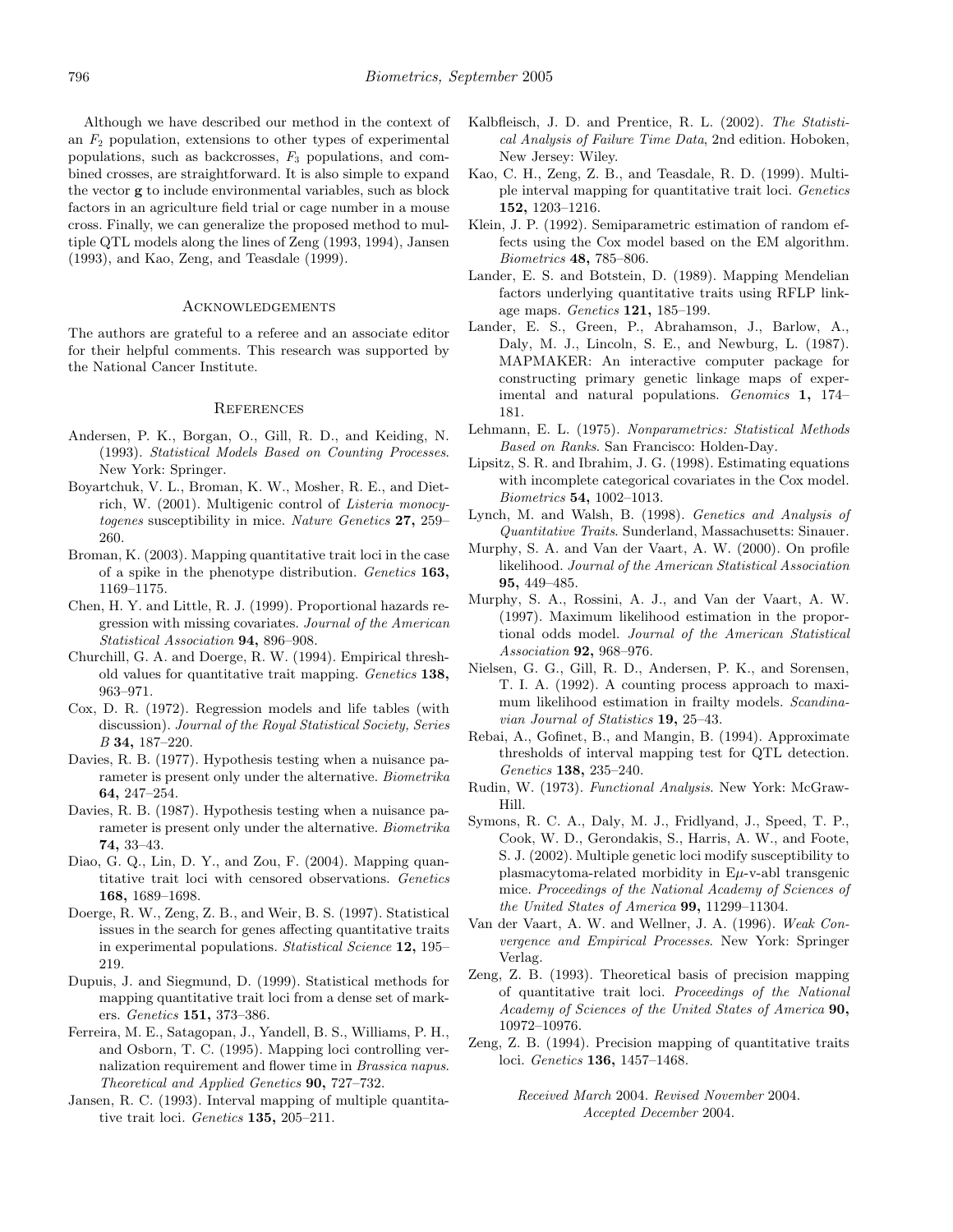# Appendix A

#### Derivatives and Covariance Estimates

Let  $\boldsymbol{\gamma} = (\gamma_1, \ldots, \gamma_L)^T$  be the vector of the discrete baseline hazards at the distinct failure time points  $T_{(1)}, \ldots, T_{(L)}$ , where  $T_{(l)}$  is the *l*th smallest distinct failure time and *L* is the total number of distinct failure time points. Note that  $\theta \equiv (\beta, \gamma)$ is an  $(L + 2) \times 1$  vector. From (6), the observed-data log likelihood for *θ* is given by

$$
l(\boldsymbol{\theta}) = \sum_{i=1}^{n} \log \left\{ \sum_{g} A^{\Delta_i} \{ Y_i \} \exp \left( \Delta_i \boldsymbol{\beta}^{\mathrm{T}} \mathbf{g} - A(Y_i) e^{\boldsymbol{\beta}^{\mathrm{T}} \mathbf{g}} \right) \pi_{i,g} \right\}.
$$

Let

$$
L_{i,g}(\boldsymbol{\theta}) = A^{\Delta_i} \{ Y_i \} \exp \left( \Delta_i \boldsymbol{\beta}^{\mathrm{T}} \mathbf{g} - A(Y_i) e^{\boldsymbol{\beta}^{\mathrm{T}} \mathbf{g}} \right) \pi_{i,g}
$$

and

$$
l_{i,g}(\boldsymbol{\theta}) = \Delta_i \big( \log A \{ Y_i \} + \boldsymbol{\beta}^{\mathrm{T}} \mathbf{g} \big) - A(Y_i) e^{\boldsymbol{\beta}^{\mathrm{T}} \mathbf{g}}.
$$

Then, the first and second derivatives of  $l(\theta)$  with respect to *θ* are given by

$$
\frac{\partial l(\boldsymbol{\theta})}{\partial \boldsymbol{\theta}} = \sum_{i=1}^{n} \sum_{g} p_{i,g}(\boldsymbol{\theta}) \frac{\partial l_{i,g}(\boldsymbol{\theta})}{\partial \boldsymbol{\theta}},
$$

and

$$
\frac{\partial^2 l(\boldsymbol{\theta})}{\partial \boldsymbol{\theta} \partial \boldsymbol{\theta}^{\mathrm{T}}} = \sum_{i=1}^n \sum_g p_{i,g}(\boldsymbol{\theta}) \left\{ \frac{\partial^2 l_{i,g}(\boldsymbol{\theta})}{\partial \boldsymbol{\theta} \partial \boldsymbol{\theta}^{\mathrm{T}}} + \left( \frac{\partial l_{i,g}(\boldsymbol{\theta})}{\partial \boldsymbol{\theta}} \right)^{\otimes 2} \right\}
$$

$$
- \left\{ \sum_g p_{i,g}(\boldsymbol{\theta}) \frac{\partial l_{i,g}(\boldsymbol{\theta})}{\partial \boldsymbol{\theta}} \right\}^{\otimes 2},
$$

where for a column vector  $\mathbf{a}, \mathbf{a}^{\otimes 2}$  denotes the matrix  $\mathbf{a} \mathbf{a}^{\mathrm{T}}$ . Thus, we only need to calculate the first and second derivatives of  $l_{i,q}(\boldsymbol{\theta})$  with respect to  $\boldsymbol{\theta}$ :

$$
\frac{\partial l_{i,g}(\boldsymbol{\theta})}{\partial \beta} = \Delta_i \mathbf{g} - A(Y_i) e^{\boldsymbol{\beta}^{\mathrm{T}} \mathbf{g}},
$$
  
\n
$$
\frac{\partial l_{i,g}(\boldsymbol{\theta})}{\partial \gamma_j} = \Delta_i I(Y_i = T_{(j)}) / \gamma_j - e^{\boldsymbol{\beta}^{\mathrm{T}} \mathbf{g}} I(Y_i \ge T_{(j)}), \quad j = 1, ..., L,
$$
  
\n
$$
\frac{\partial^2 l_{i,g}(\boldsymbol{\theta})}{\partial \beta \partial \beta^{\mathrm{T}}} = -A(Y_i) e^{\boldsymbol{\beta}^{\mathrm{T}} \mathbf{g}} \mathbf{g}^{\otimes 2},
$$
  
\n
$$
\frac{\partial^2 l_{i,g}(\boldsymbol{\theta})}{\partial \beta \partial \gamma_j} = -I(Y_i \ge T_{(j)}) e^{\boldsymbol{\beta}^{\mathrm{T}} \mathbf{g}} \mathbf{g}, \quad j = 1, ..., L,
$$
  
\n
$$
\frac{\partial^2 l_{i,g}(\boldsymbol{\theta})}{\partial \gamma_j^2} = -\Delta_i I(Y_i = T_{(j)}) / \gamma_j^2, \quad j = 1, ..., L,
$$
  
\n
$$
\frac{\partial^2 l_{i,g}(\boldsymbol{\theta})}{\partial \gamma_j \partial \gamma_k} = 0, \quad j, k = 1, ..., L \quad \text{and} \quad j \neq k.
$$

The observed information matrix is the negative of the second derivatives of  $l(\theta)$ , i.e.,  $\mathbf{I}(\theta) = -\left(\frac{\partial^2 l(\theta)}{\partial \theta \partial \theta^T}\right)$ . Thus, a consistent estimator of the covariance matrix of  $\ddot{\theta}$  is given by the inverse of the observed information matrix evaluated at  $\hat{\boldsymbol{\theta}}_n$ , i.e.,  $\overline{\text{Cov}}(\hat{\boldsymbol{\theta}}_n) = \mathbf{I}^{-1}(\hat{\boldsymbol{\theta}}_n)$ .

# Appendix B

#### Asymptotic Properties of the NPMLE and Likelihood-Ratio Statistics

Consistency. To describe the consistency of the NPMLE, we denote the supremum norm on the interval  $[0, \tau]$  by  $\|\cdot\|_{\infty}$ , and the Euclidean norm by  $\|\cdot\|_2$ . In the sequel, we use the notation  $P_n$  and  $G_n$  for the empirical distribution and the empirical process of the observations. Furthermore, we use  $P_0$  for the expectation under the true measure of the observations. We shall prove that the NPMLE  $(\beta_n, \tilde{A}_n)$  is consistent; that is  $\|\hat{A}_n - A_0\|_{\infty}$  and  $\|\hat{\beta}_n - \beta_0\|_2$  converge almost surely to 0 as  $n \to \infty$ . We outline the proof as follows: the first step is to show that  $\ddot{A}_n(\tau)$  does not diverge to infinity. A natural approach is to show that the form of  $A_n$  forces itself to be bounded almost surely. Indeed, because  $\beta_0$  is in a compact set, there exist constants  $B_u > 0$  and  $B_l > 0$  such that

$$
\frac{1}{B_u} \sum_{i=1}^n \frac{\Delta_i I(Y_i \le t)}{\sum_{j=1}^n I(Y_j \ge Y_i)} < \hat{A}_n(t) < \frac{1}{B_l} \sum_{i=1}^n \frac{\Delta_i I(Y_i \le t)}{\sum_{j=1}^n I(Y_j \ge Y_i)},
$$

which implies that  $\hat{A}_n$  is uniformly bounded almost surely. Once  $\tilde{A}_n(\tau)$  is proved to be bounded almost surely, Helly's selection theorem can be used to prove the existence of a convergent subsequence of  $\hat{\theta}_n$ . The second step is to show that any such convergent subsequence of  $\hat{\theta}_n$  must converge to *θ*0. The idea is to characterize the limit of a subsequence of  $\hat{\theta}_n$  by using the fact that  $\log L_n(\hat{\beta}_n, \hat{A}_n) - \log L_n(\beta_0, \bar{A}_0) \ge 0$ for finite n, where

$$
\bar{A}_0(t) = \sum_{i=1}^n \frac{\Delta_i I(Y_i \le t)}{\sum_{j=1}^n I(Y_j \ge Y_i) \sum_g p_{i,g}(\boldsymbol{\theta}_0) \exp(\boldsymbol{\beta}_0^T \mathbf{g})},
$$

which uniformly converges to  $A_0(t)$  almost surely. This will entail  $l(\boldsymbol{\beta}^*, A^*) - l(\boldsymbol{\beta}_0, A_0) = 0$ , where  $l(\cdot)$  is the limit of  $\log L_n(\cdot)$ under  $P_0$  and  $(\beta^*, A^*)$  is the limit of the convergent subsequence of  $(\hat{\beta}_n, \hat{A}_n)$ . Note that  $l(\beta^*, A^*) - l(\beta_0, A_0)$  is the minus Kullback–Leibler information. As in Chen and Little (1999), we can prove that the model is identifiable; that is,

$$
\frac{(dA(Y))^{\Delta} \sum_{g} \exp(\Delta \beta^{T} g - A(Y)e^{\beta^{T}g}) \pi_{g}}{(dA_{0}(Y))^{\Delta} \sum_{g} \exp(\Delta \beta_{0}^{T} g - A_{0}(Y)e^{\beta_{0}^{T}g}) \pi_{g}} = 1
$$

almost surely implies that  $(\beta, A) = (\beta_0, A_0)$ . The identifiability of the model implies that  $\beta^* = \beta_0$  and  $A^* = A_0$ . Because every subsequence of  $n$  contains a further subsequence for  $(\hat{\beta}_n, \hat{A}_n)$  which converges uniformly to  $(\beta_0, A_0)$ , we have the convergence of the entire sequence.

Asymptotic normality. We shall show that  $n^{1/2}(\hat{\beta}_n - \beta_0)$ converges in distribution to a normal distribution with mean 0 and covariance matrix  $\tilde{\mathbf{I}}_0^{-1}$ , where  $\tilde{\mathbf{I}}_0$  is the efficient information matrix. We shall prove this result by verifying the four conditions in Theorem 3.3.1 of Van der Vaart and Wellner (1996). Define  $H = \{(h_1, h_2) | h_1 \in R^2, h_2 \text{ has bounded } \text{variance}\}\$ tion], which is endowed with a norm  $||h||^2 = \mathbf{h}_1^{\mathrm{T}} \mathbf{h}_1 + \int_0^{\tau} h_2^2 dA_0$